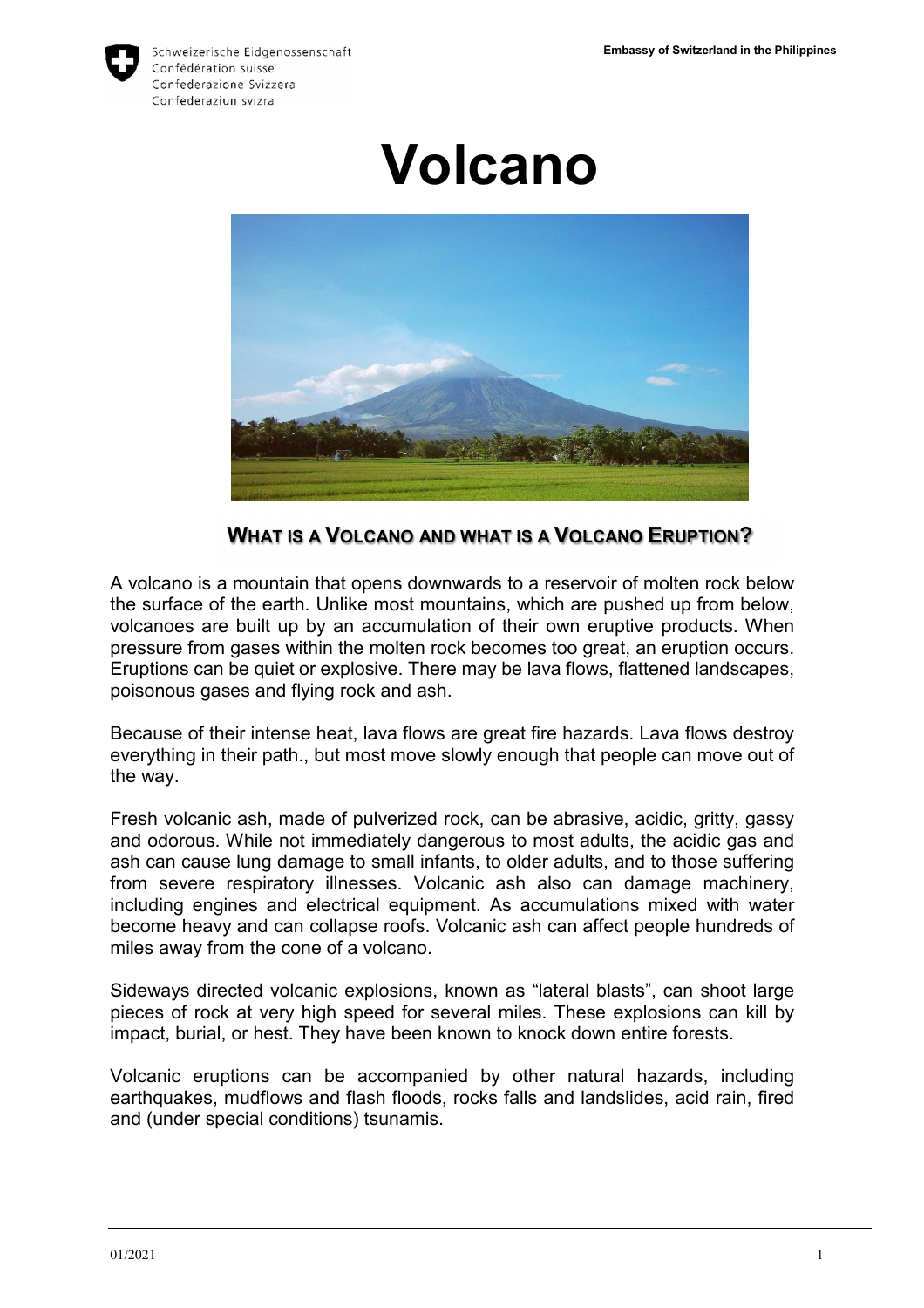### **Volcano in the Philippines**

The Philippines is an archipelago of more than 7100 islands. Most of these islands are of volcanic origin. The Philippines lies between the Pacific and Eurasian Plates which makes it highly vulnerable to typhoons, floods, landslides, **volcanic eruptions and earthquakes**. The **Pacific Ring of Fire** that runs at the western rim of the Pacific Ocean is the **most seismically active part of the earth**, typified by a belt of **active volcanoes and earthquake generators**. Around 20 earthquakes are registered daily, though most are too weak to be felt. There are about **300 volcanoes** in the Philippines. **Twenty-two (22)** of these are active while the larger percentage remains dormant as of the record.

The majority of the active volcanoes are located in the island of Luzon. The six most active volcanoes are Mayon, Hibok-Hibok, Pinatubo, Taal, Kanlaon and Bulusan.

 $100$ 

 $\frac{1}{200}$  mil

Philippine

Mavon

anlaon

**i**indanar Ragang



| <b>Name of Volcano</b> | <b>Province</b>                | No of<br>historical<br>eruptions | <b>Latest eruptions/activity</b> |
|------------------------|--------------------------------|----------------------------------|----------------------------------|
| Babuyan Claro          | Cagayan                        | 4                                | 1917                             |
| <b>Banahaw</b>         | Laguna, Quezon                 | 3                                | 1909                             |
| <b>Biliran</b>         | <b>Biliran Isrland</b>         | 1                                | 1939 Sept. 26                    |
| <b>Buddajo</b>         | Sulu                           | $\overline{2}$                   | 1897                             |
| <b>Bulusan</b>         | Sorsogon                       | 16                               | 2016 December                    |
| Cagua                  | Cagayan                        | $\overline{2}$                   | 1907                             |
| Camiguin de Babuyanes  | Cagayan                        | 1                                | 1857                             |
| <b>Didicas</b>         | Cagayan (Babuyan Island Group) | $6\phantom{1}6$                  | 1978 Jan. 6-9                    |
| Hibok-Hibok            | Camiguin                       | 5                                | 1948 Sept. 31- 1953 July         |
| Iraya                  | <b>Batanes</b>                 | 1                                | 1454                             |
| Iriga                  | <b>Camarines Sur</b>           | $\overline{2}$                   | 1642 Jan. 4                      |
| Kanlaon (Malaspina)    | Negros Oriental                | $\overline{22}$                  | 2006                             |
| Leonard Kniaseff       | Davao del Norte                | No Data                          | No Data                          |
| Makaturing             | Lanao del Sur                  | 7                                | 1882                             |
| Matumtum               | Cotobato                       |                                  | 1911 March 7                     |
| Mayon                  | Albay                          | 49                               | 2018 January                     |
| Musuan                 | <b>Bukidnon</b>                | $\overline{2}$                   | 1867                             |
| Parker                 | Cotobato                       | 1                                | 1640 Jan. 4                      |
| Pinatubo               | Boundaries of Pampanga, Tarlac | $\overline{4}$                   | 1991 June 6                      |
|                        | and Zambales                   |                                  |                                  |
| Ragang                 | Cotobato                       | $\overline{7}$                   | 1916 July                        |
| Smith                  | Cagayan (Babuyan Island Group) | 5                                | 1924                             |
| Taal                   | <b>Batangas</b>                | 34                               | 2020 Jan. 12                     |